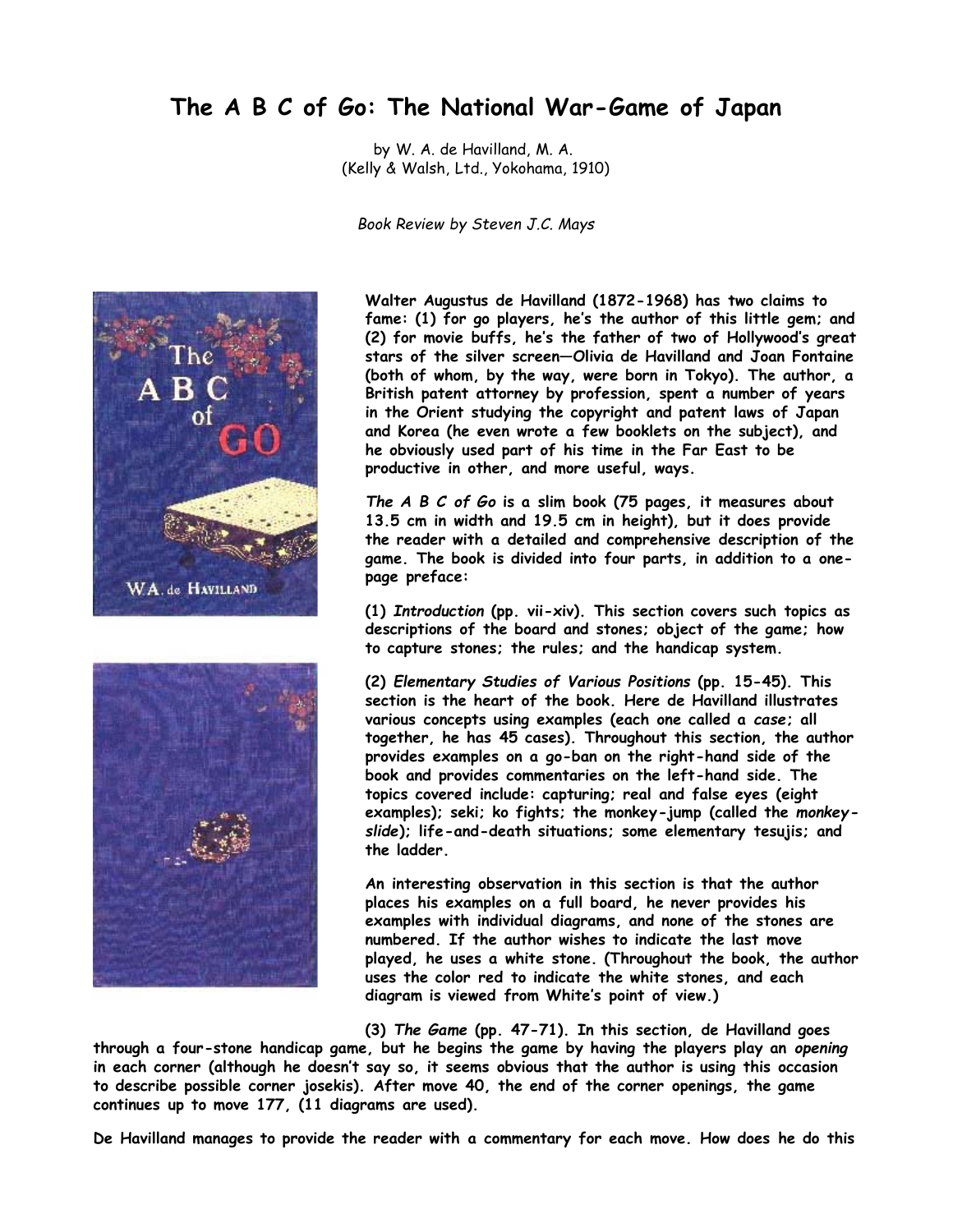**in the limited space available? Simple, each move is given a number referring to one of ten possible reasons for the move. The reader of this review might find it interesting to see de Havilland's complete list:**

- **1. To take ground, either by opening up fresh territory or by stretching out from an established base.**
- **2. To secure Hama [territory], or attempt to capture a group by surrounding.**
- **3. To escape from a dangerous position, or assist men [stones] so placed.**
- **4. To make eyes.**
- **5. To hinder the formation of eyes.**
- **6. To trespass upon or press into the enemy's territory.**
- **7. To act on the defensive, or reply in self-defense.**
- **8. To threaten or attack neighbouring forces.**
- **9. To oppose junction with neighbouring forces.**
- **10. To attempt to effect, or actually effect, junction with neighbouring forces.**

**Special comments are indicated with an asterisk and the comments are referenced by move number. The games ends with the neutral points being filled, and the author describes how to re-arrange the territories on the board for easy counting. In this section, the stones are numbered in continuous sequential order for the moves played in each diagram.**

**On page 71, at the end of the game, de Havilland acknowledges his teacher, Mr. Yoshida, for his assistance in compiling the notes for each move.**

**(4)** *Appendix* **(pp. 73-75). In this section, the author presents a game between Yoshida Hanjiro (White) and Sakai Yasujiro (Black), both of the fifth** *class***. No date or diagram is provided for the game. As in the section entitled** *The Game***, each move is commented using the ten** *Reference Notes* **listed above. (The game ended in a draw, according to the author.)**

**A serious inconvenience in reading this book is the strange system used by the author to describe positions and moves. In each diagram, the board is divided into quadrants, beginning with the letter** *A***, in the lower-left corner, and moving counter-clockwise to the letter** *D***, in the upper-left corner.**

**In addition, each quadrant has its own numbering system along the sides to provide coordinates. For example, in quadrant** *A***, the numbers along the horizontal side begin with 1 on the left and end with 9, then the numbering continues into quadrant** *B***, starting with 1 again (this would be the 11th line) and ending with 9 again. The 10th line is given the coordinate of 0. To confuse matters even more, the reverse is done on the top horizontal line. Here the numbering begins with 1 on the right-hand side of the board and proceeds to 9, followed by 0, then followed by 1 to 9 again.**

**The vertical sides are treated differently. Beginning on left side of quadrant** *A***, the numbering begins with 1 and ends with 9, followed by 0, but now the numbers are reversed, the 11th line begins with 9 and ends with 1 at the top of the board. The right side is a mirror image of the left side.**

**If it weren't for the strange system of coordinates, this book could be considered as a fairly good introduction to go, given its small size. The author demonstrates a good understanding of the intricacies of the game and is able to draw the reader's attention to them.**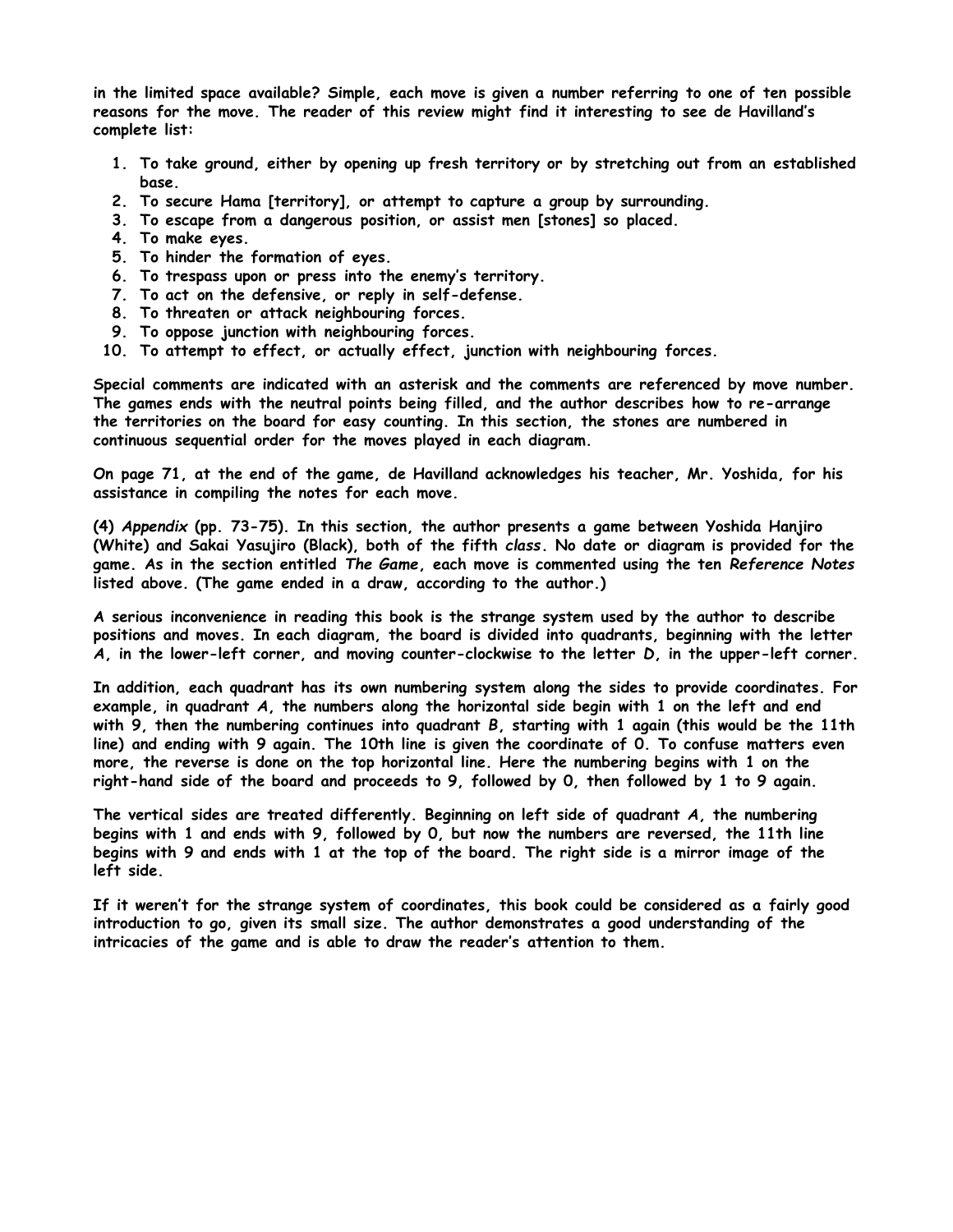

## **Who Was Walter de Havilland?**

*(The biographical information provided below is taken from two sources: (1) Joan Fontaine's autobiography* **No Bed of Roses***, published in 1978 by William Morrow & Company, Inc., New York; and (2) Charles Higham's* **Sisters, the Story of Olivia de Havilland and Joan Fontaine***, published in 1984 by Coward-McCann Inc., New York. It doesn't seem that Olivia de Havilland ever wrote her own autobiography.)*

**The youngest of ten children, Walter Augustus de Havilland was born on August 31, 1872, in Lewisham, Kent, England, and was raised in Guernsey in the Channel Islands, the ancestral home of the de Havillands. He attended Harrow and later, Cambridge, where he was reading in theology to follow in his father's profession. Given his academic orientation, he mastered Latin, Greek, and even Aramaic. But he lost interest in theology and, apparently unhappy with England's rigid class system that had perhaps prevented him from attending Eton and Oxford, where he had wanted to study, he planned to leave his native country at the earliest opportunity.**

**After receiving his M.A. degree, he sailed in 1893 for Japan, which, as Joan Fontaine recounts in her autobiography, he had selected as his destination in the most peculiar way: "My father placed the index finger of his left hand on the mouth of the Thames, his right index finger at the same latitude on the opposite side of the globe. He found that he was pointing to Hokkaido, a remote island in the Sea of Japan..."**

**At first, Walter taught English and French in Hokkaido while waiting to obtain his Japanese law degree. He later taught in Kobe, and finally in Tokyo, where, in 1913, he met Lilian Augusta Rusé (1880 or 1886-1975), Walter's first wife and the future mother of Olivia de Havilland and Joan Fontaine. She was in Tokyo visiting her brother, who was teaching music at Waseda University. By this time, Walter, who had become a leading authority in Japan on patent law, was a prominent professor of law at the same university.**

**Joan describes her father as being "six feet tall, blue-eyed, and undeniably handsome." His former students, according to her, described him as strict and autocratic, and that he behaved with "supercilious hauteur." But he enjoyed upsetting the social smugness of the British colony in Tokyo as often as possible. During his long stay in Japan, he learned Japanese and Chinese.**

**In 1914, Walter and Lilian left Japan together for England via the Panama Canal (apparently, she was unaware of his presence on board until after the ship was at sea). They married on November 16, 1914, in New York City, honeymooned at Niagara Falls, and then resumed their trip to England. They soon returned to Japan.**

**The marriage was doomed to failure from the start. Although Walter's main profession at the time was that of patent attorney, he "felt that the proper role of an Englishman in Japan was to spend his leisure hours at his chess and go clubs." He was also a formidable tennis player. He was also, according to Joan, "geisha-trained." And shortly after the birth of Joan (1917), the couple's second daughter, Lilian discovered that her husband was having an affair with the household maid,**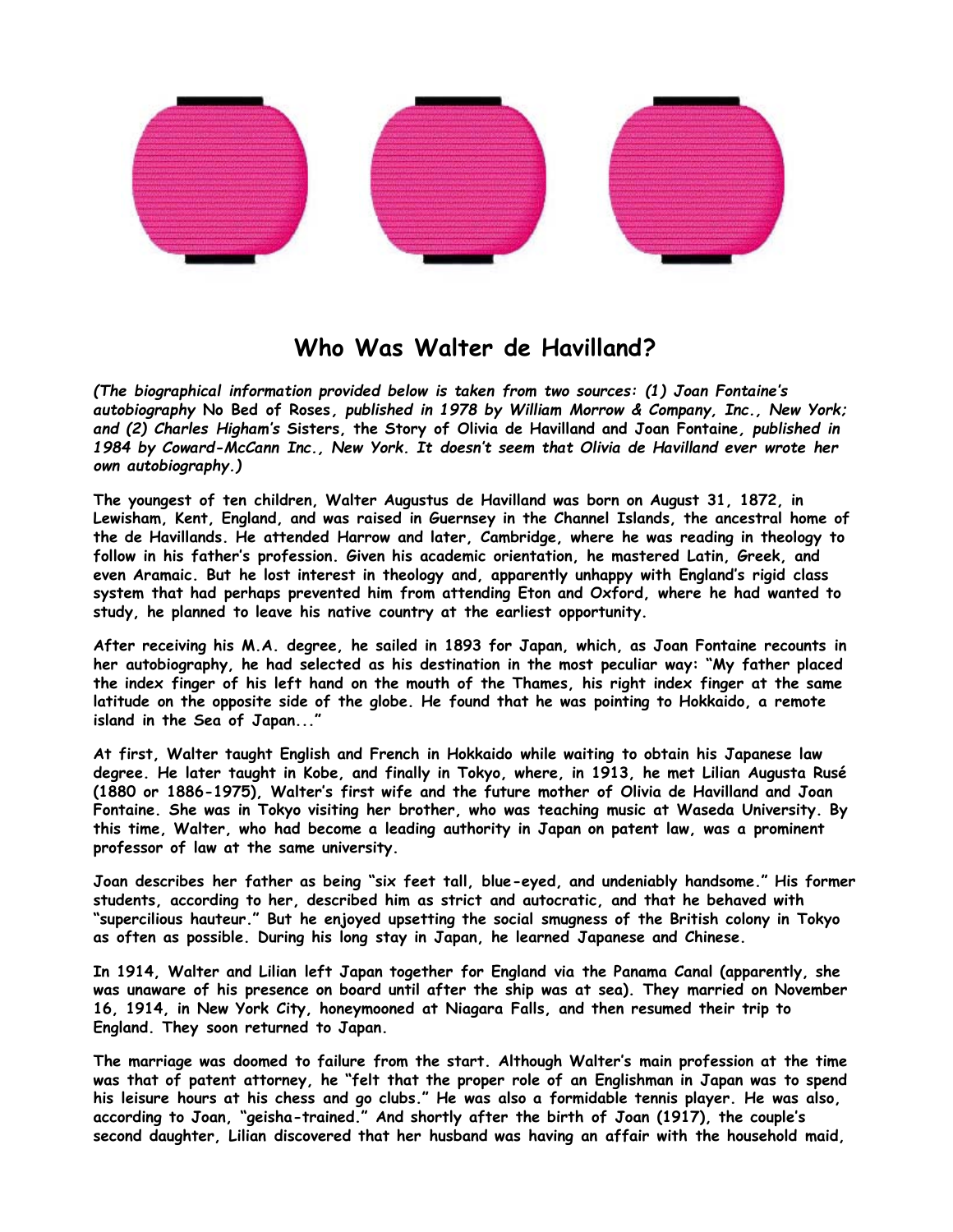**Yuki-san, whom Walter had installed as his in-house mistress. (Note: The publishers of** *No Bed of Roses***, William Morrow & Company, Inc., incorrectly spelled the name of Yuki as Yoki.)**

**In February 1919, en route to Italy, Walter brought his wife and daughters to California where he apparently abandoned them and returned to Japan and Yuki-san, without providing any support for his family. Olivia and Joan didn't see or hear from their father again until 1933.**

**Lilian went back to Japan in 1924 to arrange for her divorce, which she obtained in 1925. (No alimony was stipulated, and custody for the children was not even mentioned in the divorce decree; furthermore, Lilian had to pay the court costs because Walter sued her for divorce on the grounds of wilful desertion). In 1927, Walter married Yuki-san at the British Embassy in Tokyo, an act that apparently ostracized him from the European colony there.**



**Walter de Havilland playing go. Photo probably taken in the 1930s. (Source:** *No Bed of Roses***, page 80.)**

**In 1933, Walter returned to California and visited with his two daughters for two weeks. At the end of this period, it was decided that Joan would return to Japan with her father and resume her schooling there. At this time, the de Havillands were living at Tokyo's Imperial Hotel where they had taken up residence since their marriage.**

**Evidence that Walter always maintained an avid interest in go after publishing his book on the game in 1910 is provided by Joan in her autobiography where she writes of her stay in Japan in 1933- 34: "His days were spent at his chess and go clubs, where I watched him play in silence for hours on end, sitting cross-legged on the tatami-ed floor, the wooden playing board with its black and white stones, called** *ishi***, before him." Joan doesn't say whether she or her sister ever took an interest in the game.**